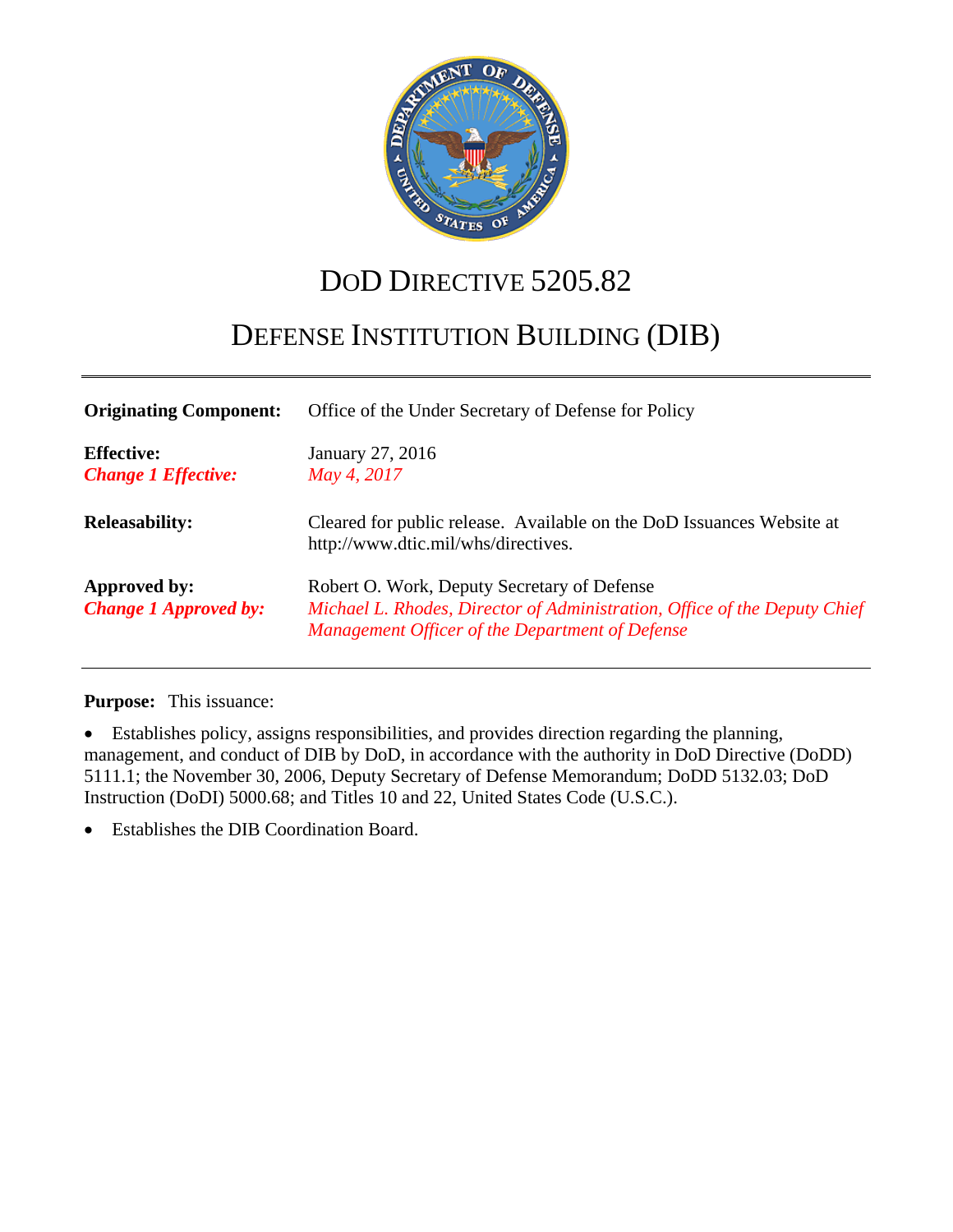## **TABLE OF CONTENTS**

| 2.2. Assistant Secretary of Defense for Strategy, Plans, and Capabilities (ASD(SPC)).  6 |  |
|------------------------------------------------------------------------------------------|--|
| 2.3. Assistant Secretaries of Defense for International Security Affairs (ASD(ISA)) and  |  |
|                                                                                          |  |
|                                                                                          |  |
|                                                                                          |  |
|                                                                                          |  |
| 2.7. Under Secretary of Defense for Acquisition, Technology, and Logistics               |  |
|                                                                                          |  |
| 2.8. Secretaries of the Military Departments and Directors of Defense Agencies.  8       |  |
|                                                                                          |  |
|                                                                                          |  |
|                                                                                          |  |
|                                                                                          |  |
|                                                                                          |  |
|                                                                                          |  |
|                                                                                          |  |
|                                                                                          |  |
|                                                                                          |  |
|                                                                                          |  |
|                                                                                          |  |
|                                                                                          |  |
|                                                                                          |  |
| <b>FIGURES</b>                                                                           |  |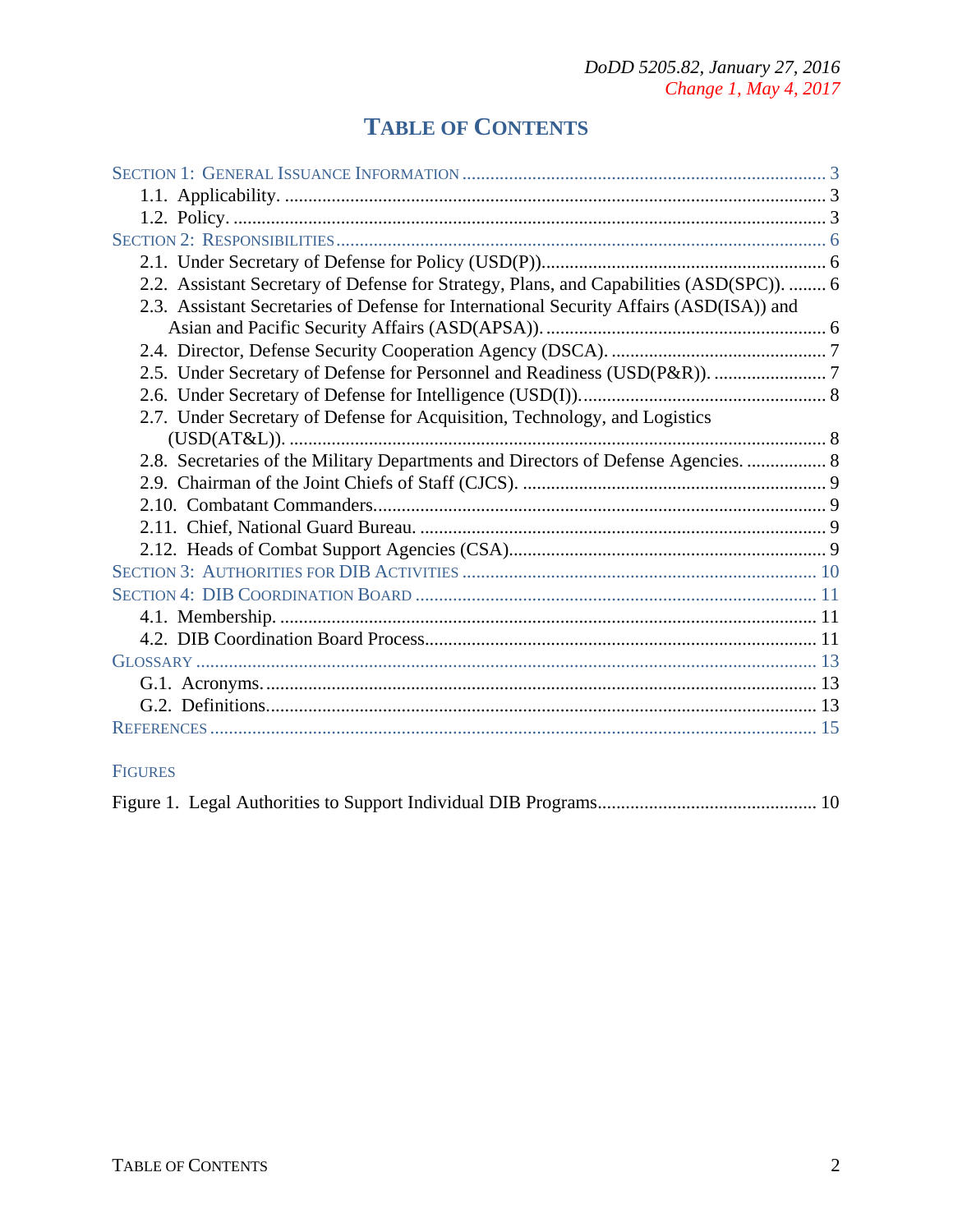## **SECTION 1: GENERAL ISSUANCE INFORMATION**

<span id="page-2-1"></span><span id="page-2-0"></span>**1.1. APPLICABILITY.** This directive applies to OSD, the Military Departments, the Office of the Chairman of the Joint Chiefs of Staff and the Joint Staff, the Combatant Commands, the Office of the Inspector General of the Department of Defense, the Defense Agencies, the DoD Field Activities, and all other organizational entities within the DoD (referred to collectively in this directive as the "DoD Components").

<span id="page-2-2"></span>**1.2. POLICY.** It is DoD policy that:

a. DoD, in coordination with other appropriate U.S. departments and agencies and when authorized by law, will develop the capabilities and capacity of allied and partner nation defense institutions in support of defense strategy. Section 3 of this issuance lists legal authorities that may authorize DIB activities.

b. In accordance with DoDD 5132.03, DoD will conduct DIB activities as an integral part of DoD security cooperation, including U.S. security assistance efforts.

c. In support of defense strategy and policy priorities, including Combatant Command (CCMD) campaign plans, DIB will be conducted, when authorized by law, to:

(1) Promote principles vital to the establishment of defense institutions that are effective, accountable, transparent, and responsive to national political systems, especially regarding good governance, oversight of security forces, respect for human rights, and the rule of law. DIB should contribute to the establishment or strengthening of democratic governance of defense and security forces.

(2) Support and complement broader U.S. national security and security sector assistance objectives.

(3) Enhance allied and partner capability and capacity to manage and sustain armed forces consistent with the principles of good governance and the rule of law.

(4) Increase a partner nation's ability to organize, administer, and oversee its defense institutions to meet its security needs and contribute to regional and international security more effectively.

(5) Improve the sustainability, effect, and value of other U.S. security cooperation investments and activities.

(6) Promote security sector reform as a means to prevent or lessen instability, conflict, corruption, and other systemic risks to effective security-sector governance.

(7) Contribute to broader security-sector reform initiatives, including in fragile, transitioning, or post-conflict venues.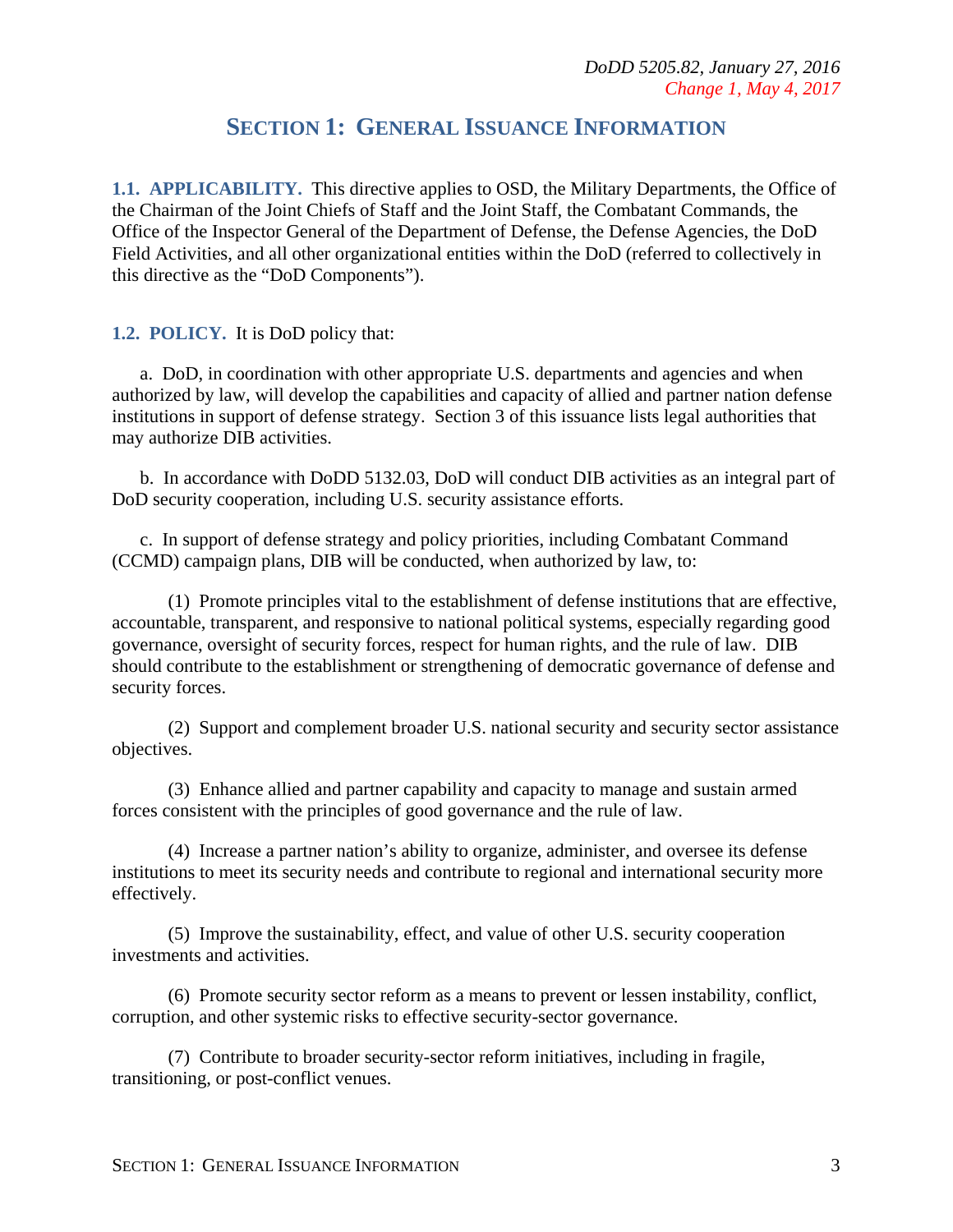(8) Respond to institutional challenges resulting from or contributing to emerging DoD priorities, including conflict situations, major changes in partners' governments, and humanitarian crises.

(9) Enable recipients to conduct or support unilateral, combined, or coalition operations that advance U.S. national security interests.

(10) Develop or increase a partner nation military's capacity to support and work in coordination with civilian agencies responsible for disaster management and response.

d. DIB activities will assist allies and partners with:

(1) Establishing, building, improving, reforming, and assessing defense institutions.

(2) Aligning the defense sector within government-wide systems (including the executive, legislative, and judicial branches, where such exist) and fostering synchronization across government sectors (particularly the security, justice, and financial sectors).

(3) Incorporating principles of accountability, transparency, participation, inclusiveness, and responsiveness, and establishing regulations, procedures, and processes that define their implementation.

(4) Prescribing the roles, missions, functions, and relationships within the defense sector, including subordinate armed forces.

(5) Enhancing the professionalism of defense personnel, both civilian and military.

(6) Creating or improving the principal functions and duties of effective defense institutions, including:

(a) Strategy, planning, and policy.

(b) Oversight of policy implementation.

(c) Resource management (including budgeting and finance).

(d) Human-resource management.

(e) Logistics and acquisition.

(f) Administration, information management, audit, and inspector general.

(g) Intelligence policy, organization, and professionalization.

(h) Defense education.

(i) Other authorities and systems necessary to the effective functioning of the defense sector and its operations.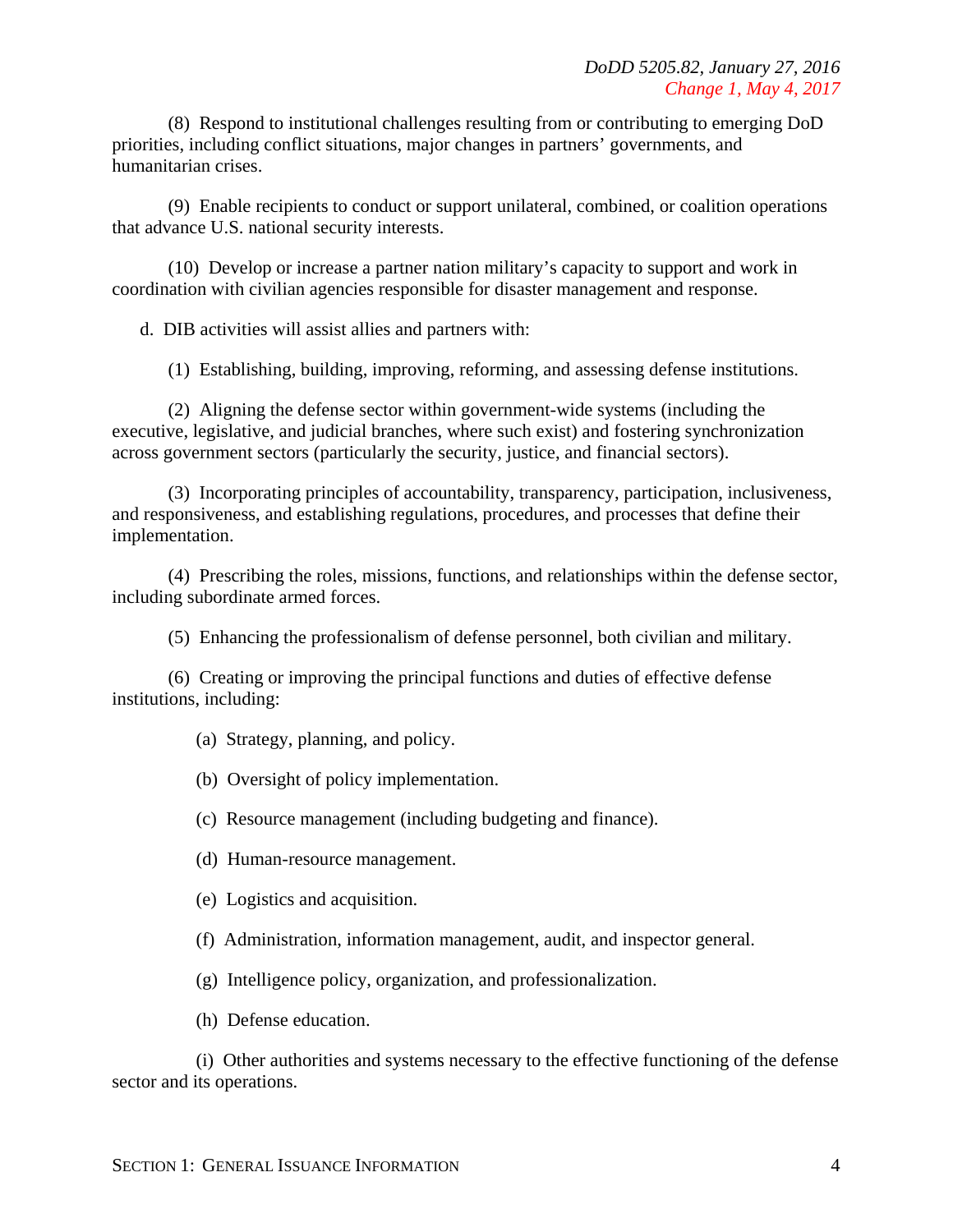(7) Promoting institutional interoperability with allied and coalition forces and institutions.

e. Within a country's defense sector, DIB generally will be conducted at the ministerial, joint or general staff, or service headquarters levels.

f. On a case-by-case basis and when authorized by law, DIB activities may:

(1) In coordination with appropriate U.S. departments and agencies, support the national legislative or non-defense executive branch organizations of allies and partners that oversee or influence the defense sector.

(2) Support multi-national or regional organizations that have defense or military offices or security missions.

g. DoD will conduct DIB activities to broaden the effect and increase the sustainability of other DoD security cooperation, including security assistance programs.

(1) DIB requirements should be considered when planning operational- and tactical-level security cooperation activities, including training and equipping of military forces.

(2) Education, training, and other security cooperation activities should be synchronized with DIB engagements so that they have mutually reinforcing effects.

h. DoD will develop, establish, maintain, and, when authorized by law, exercise the capability to conduct expert-led DIB activities, including the ability to respond to near-term emergent requirements.

i. The DIB Coordination Board oversees implementation of this directive, assesses and promotes initiatives, evaluates ongoing efforts, and shares lessons learned among DoD Components.

j. DIB will be used in:

(1) DoD efforts to support allied and partner nation security-sector reform.

(2) DoD planning and implementation of U.S. Government-wide security-sector assistance efforts. DIB planning and implementation will be coordinated with interagency partners through existing security cooperation mechanisms and with international partners, when feasible.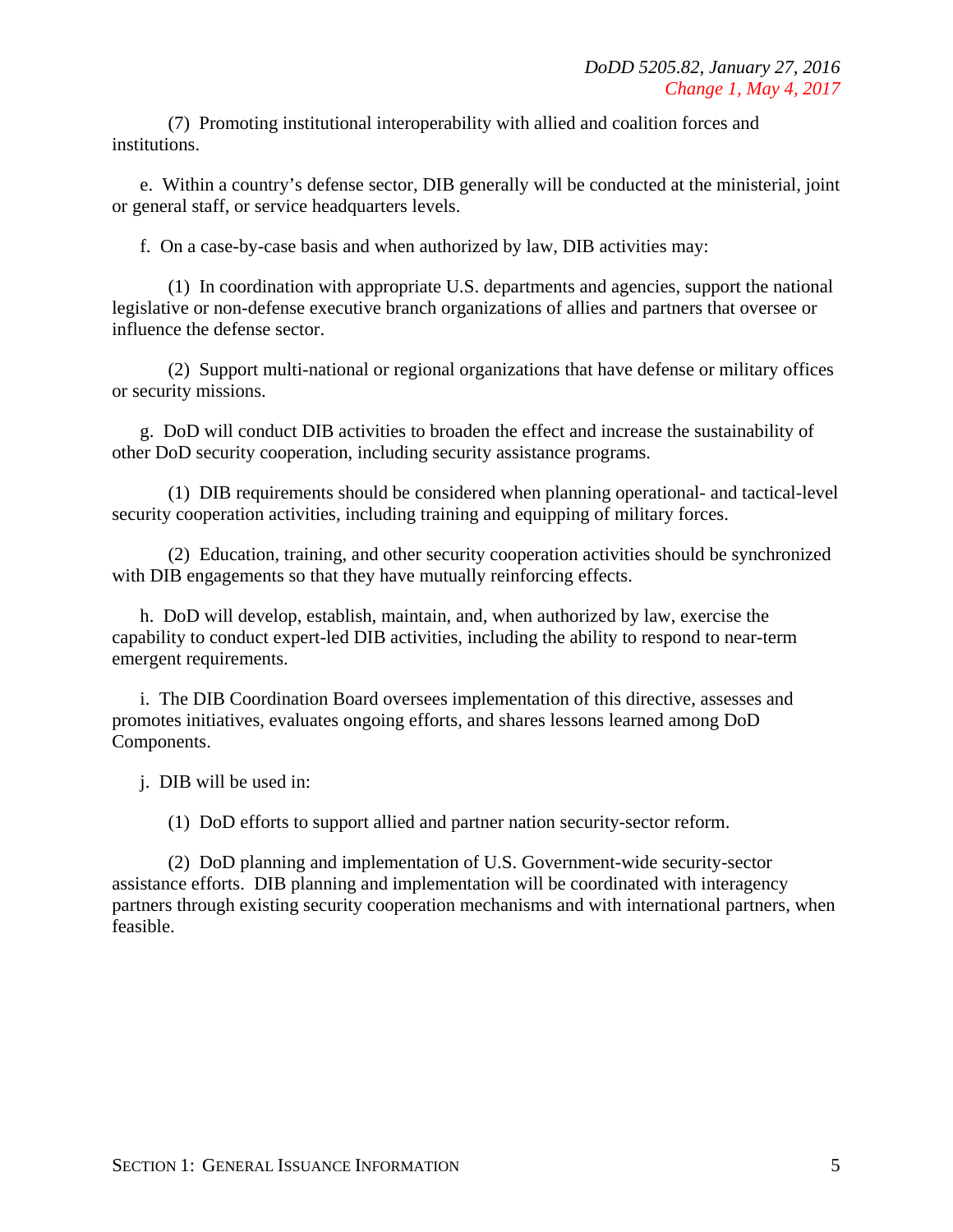## **SECTION 2: RESPONSIBILITIES**

#### <span id="page-5-1"></span><span id="page-5-0"></span>**2.1. UNDER SECRETARY OF DEFENSE FOR POLICY (USD(P)).** The USD(P):

a. Establishes policy for all DIB activities in consultation with OSD and DoD Component heads, as appropriate.

b. Ensures that DIB activities are aligned with and advance U.S. foreign policy objectives and are aligned with other U.S. Government programs in country.

c. Oversees the integration of DIB with other DoD security cooperation activities and programs.

#### <span id="page-5-2"></span>**2.2. ASSISTANT SECRETARY OF DEFENSE FOR STRATEGY, PLANS, AND CAPABILITIES (ASD(SPC)).** Under the authority, direction, and control of the USD(P), the ASD(SPC):

a. Serves as the principal advisor to the USD(P) on DIB matters, provides policy oversight of DIB activities, and ensures that DIB is integrated into planning for other security cooperation activities.

b. Identifies and defines future U.S. capabilities required to conduct DIB activities, and incorporates guidance into appropriate strategic documents.

c. Issues guidance regarding DIB activities and engagement priorities for the employment of DoD assets and DoD Components engaged in DIB.

d. Leads DoD efforts, in cooperation with other U.S. departments and agencies, to develop guidance for assessing the DIB needs of allied and partner nations. Develops guidance on measures of effectiveness to monitor and evaluate DIB activities.

e. Serves as the Chair of the DIB Coordination Board.

#### <span id="page-5-3"></span>**2.3. ASSISTANT SECRETARIES OF DEFENSE FOR INTERNATIONAL SECURITY AFFAIRS (ASD(ISA)) AND ASIAN AND PACIFIC SECURITY AFFAIRS (ASD(APSA)).** Under the authority, direction, and control of the USD(P), the ASD(ISA) and ASD(APSA):

a. In coordination with the relevant CCMD, identify, prescribe, and prioritize current and future requirements for DIB activities within regional areas of responsibility (AORs).

b. Ensure that DIB policy, approaches, and activities inform the planning and implementation of security cooperation, including security assistance, for allies and partner nations and are coordinated with other security cooperation efforts.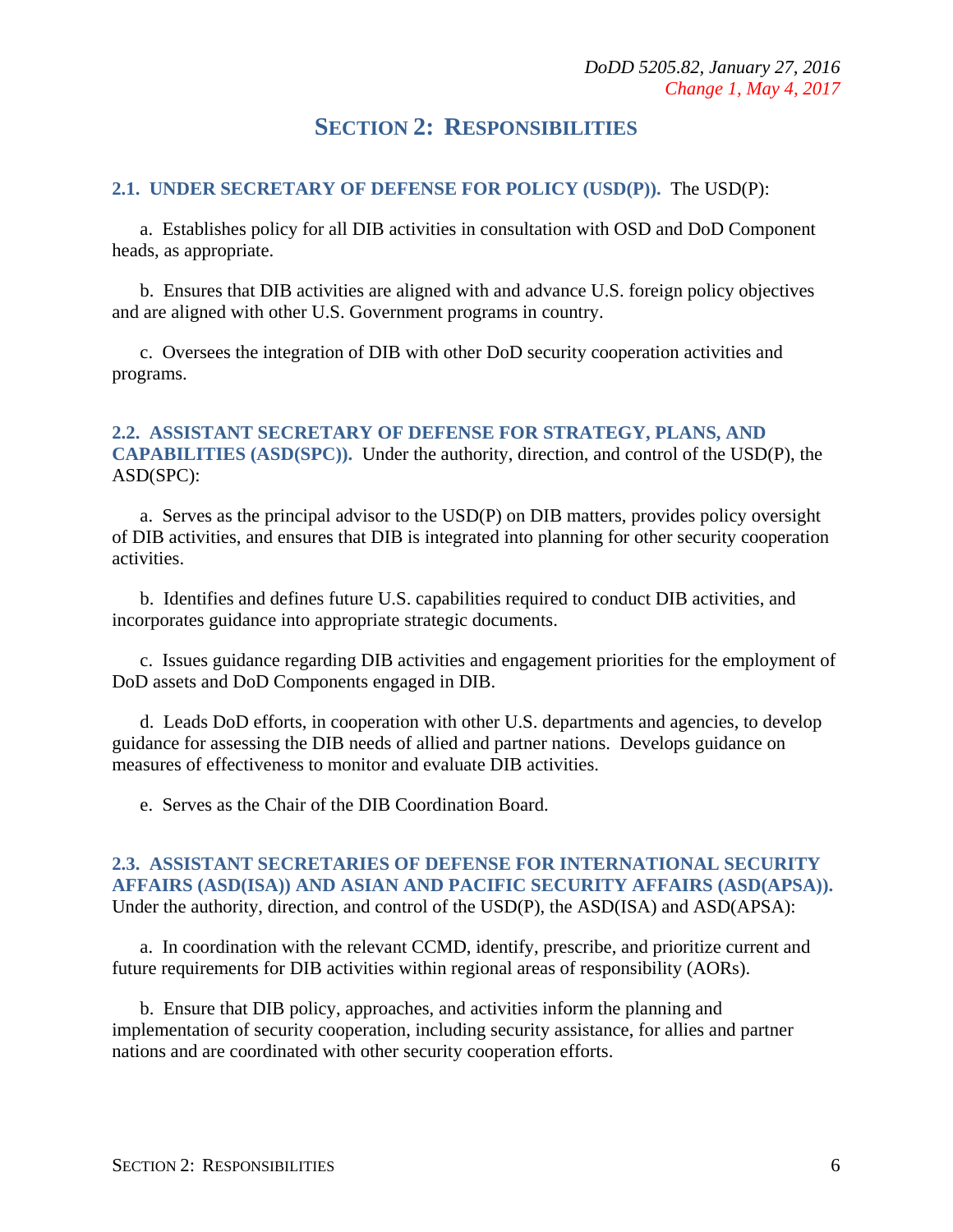c. Support periodic assessments of ongoing DIB activities, especially in the context of ongoing contingency or stability operations, to ensure coherence of DIB and other security cooperation activities being conducted during such operations and alignment with overall DoD goals and objectives for the country.

d. Provide representatives to the DIB Coordination Board and any required working groups.

<span id="page-6-0"></span>**2.4. DIRECTOR, DEFENSE SECURITY COOPERATION AGENCY (DSCA).** Under the authority, direction, and control of the USD(P), the Director, DSCA:

a. Provides and administers guidance, in accordance with DoDD 5105.65, to the DoD Components and DoD representatives to U.S. missions for the implementation of DSCA-funded and -managed DIB activities.

b. Ensures that the DoD security cooperation workforce possesses the skills required to manage security cooperation programs that support DIB activities, in accordance with DoDI 5132.13.

c. Ensures that the security cooperation officer training curriculum prepares personnel to:

(1) Manage security cooperation programs that support DIB activities, in accordance with DoDI 5132.13.

(2) Synchronize DIB activities into other security cooperation activities, including foreign military sales and foreign military financing defense trade and arms transfer, humanitarian assistance, and international education and training.

d. Communicates directly with the DoD Component heads on DIB-related activities, including identification of appropriate legal authorities and funding sources and execution matters, in accordance with DoDD 5205.75.

e. Provides representatives to the DIB Coordination Board and any required working groups.

#### <span id="page-6-1"></span>**2.5. UNDER SECRETARY OF DEFENSE FOR PERSONNEL AND READINESS (USD(P&R)).** In accordance with DoDD 1404.10, the USD(P&R):

a. Develops policy and implements procedural guidance for utilization of DoD civilians for expeditionary assignments, including DIB activities.

b. Authorizes voluntary use of DoD civilian employees to meet validated DIB requirements outside a designated DoD civilian employee's employing DoD Component.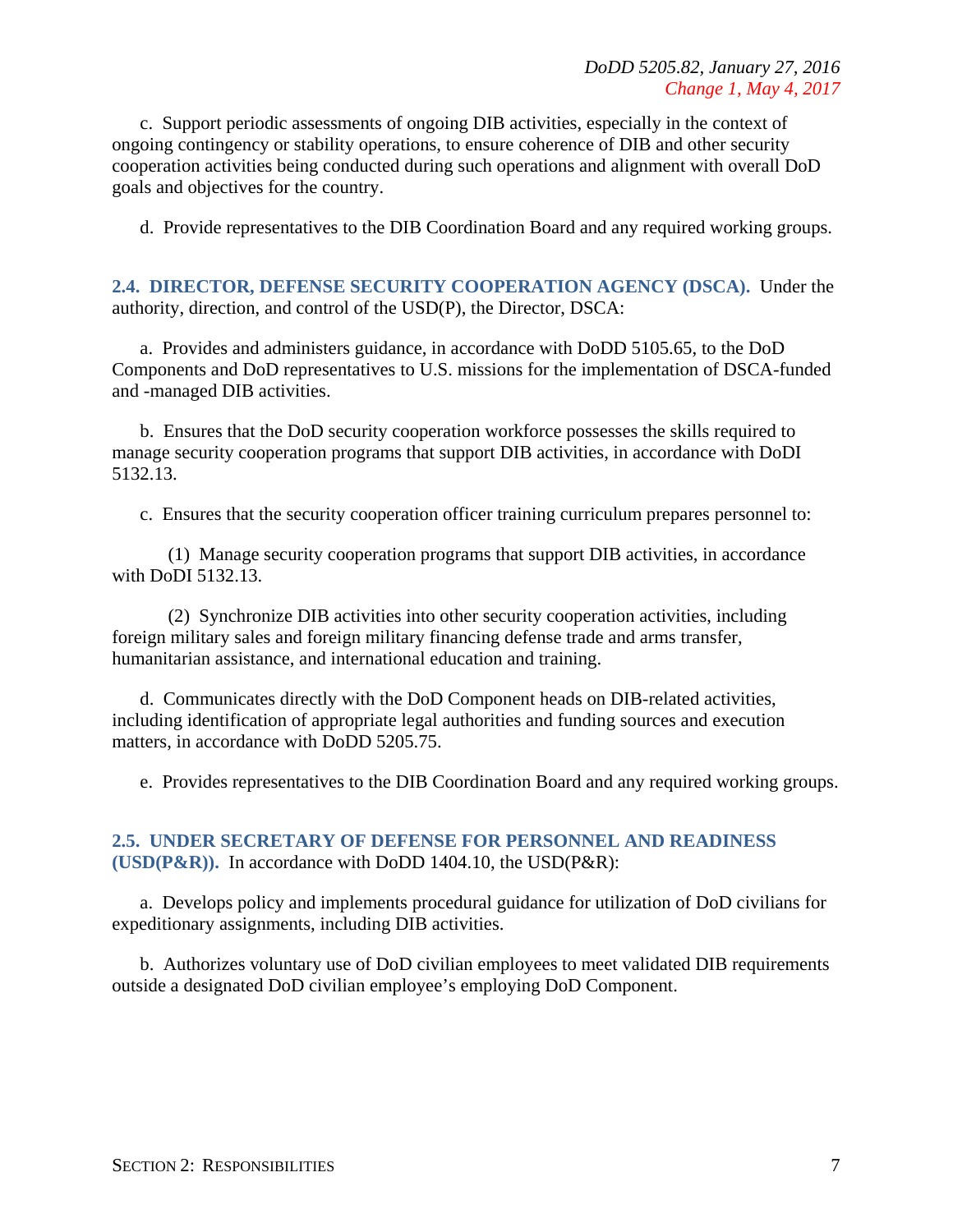#### <span id="page-7-0"></span>**2.6. UNDER SECRETARY OF DEFENSE FOR INTELLIGENCE (USD(I)).** The USD(I):

a. Provides policy guidance for, and oversees implementation of, DoD intelligence security cooperation efforts supporting DIB activities in coordination with USD(P) and DoD Component heads, as appropriate.

b. Ensures that DIB intelligence-related activities are consistent with DoD intelligence policy and are aligned with and advance DoD intelligence security cooperation and foreign partner engagement objectives.

c. Provides representation to the DIB Coordination Board and any required working groups.

#### <span id="page-7-1"></span>**2.7. UNDER SECRETARY OF DEFENSE FOR ACQUISITION, TECHNOLOGY, AND LOGISTICS (USD(AT&L)).** The USD(AT&L):

a. Develops, maintains, and institutionalizes the capabilities of USD(AT&L) personnel to provide staffing and expertise for DoD DIB activities.

b. Provides pre-deployment training for all military and civilian personnel assigned or mobilized to support DIB activities, as required and when resourced.

c. Supports the integration of DIB into security cooperation plans and activities that he or she oversees and executes.

d. Provides representatives to the DIB Coordination Board and any required working group.

#### <span id="page-7-2"></span>**2.8. SECRETARIES OF THE MILITARY DEPARTMENTS AND DIRECTORS OF DEFENSE AGENCIES.** The Secretaries of the Military Departments and the Directors of Defense Agencies:

a. Utilize and maintain institutional capabilities of Service members and civilian personnel to provide staffing and expertise for DIB activities, including in contested environments.

b. Provide pre-deployment training for all military and civilian personnel assigned or mobilized to support DIB activities, as required and when resourced.

c. Incorporate DIB into Service Campaign Support Plans, as applicable, as delineated in DoDD 5132.03.

d. Support the integration of DIB into security cooperation plans and activities.

e. Provide representatives to the DIB Coordination Board and any required working groups.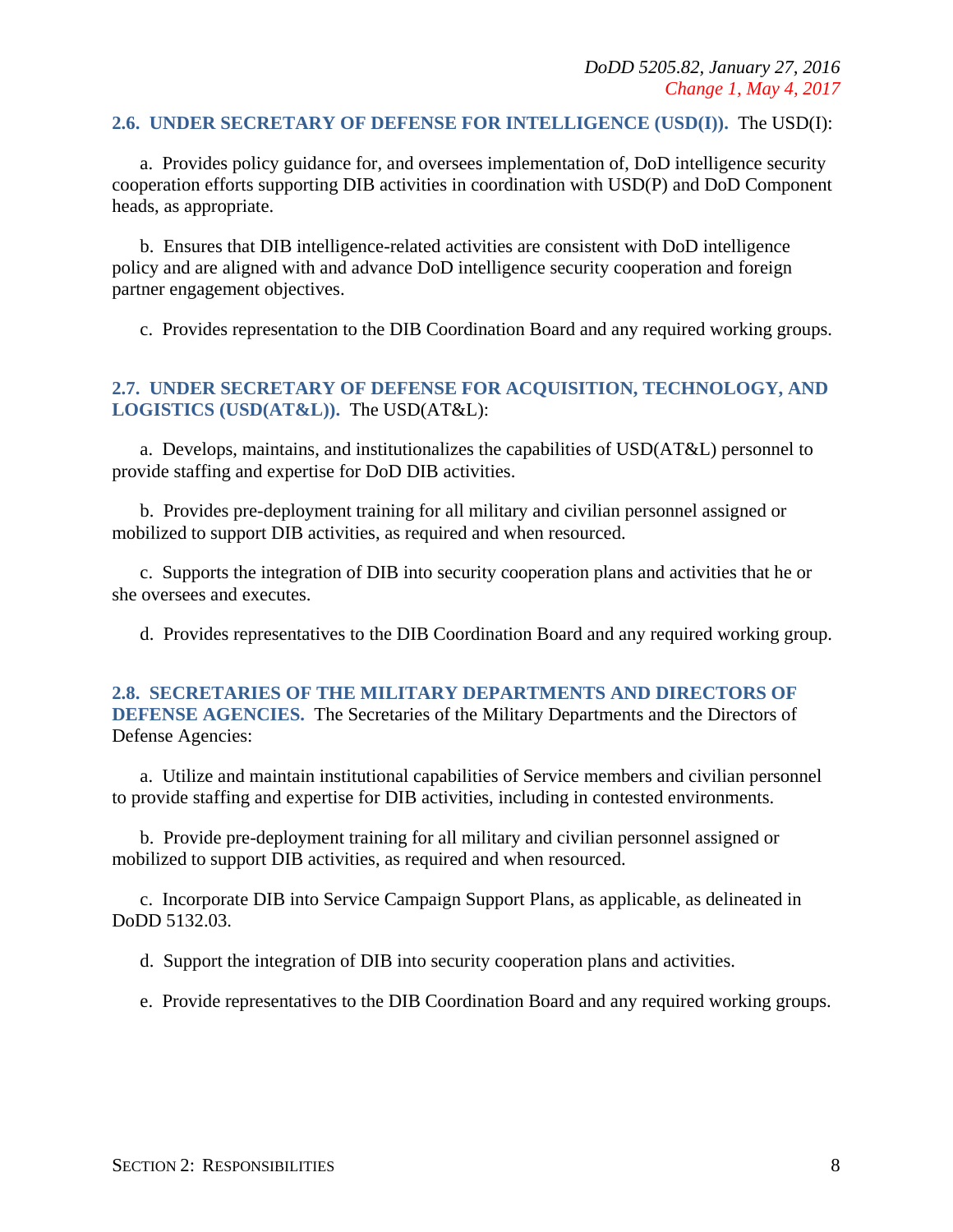#### <span id="page-8-0"></span>**2.9. CHAIRMAN OF THE JOINT CHIEFS OF STAFF (CJCS).** The CJCS:

a. With support from Combatant Commanders and the ASD(SPC), coordinates, plans, and provides experts for DIB activities at the joint, service, or general staff level, when available and appropriately funded.

b. Provides representatives to the DIB Coordination Board and any required working groups.

<span id="page-8-1"></span>**2.10. COMBATANT COMMANDERS.** Through the CJCS, as appropriate, and in coordination with the chiefs of mission and country teams in their respective geographic AORs and the heads of their Military Service components, the Combatant Commanders:

a. Incorporate DIB into theater plans, in the context of campaign and contingency plans and operational activities, as delineated in DoDI 5132.13.

b. Designate a dedicated DIB point-of-contact to coordinate and integrate DIB activities in their AORs.

c. Ensure all DIB activities in their AORs are recorded in the Global Theater Security Cooperation Management Information System.

d. Provide representatives to the DIB Coordination Board and any required working groups and provide input to the ASD(SPC) on all DIB requirements and priorities.

<span id="page-8-2"></span>**2.11. CHIEF, NATIONAL GUARD BUREAU.** The Chief, National Guard Bureau will:

a. Ensure that DIB policy, approaches, and activities inform the planning and implementation of National Guard and security cooperation events with partner nations.

b. Develop, maintain, and institutionalize the capabilities of Air National Guard and Army National Guard members and civilian personnel to provide staffing and expertise for DIB activities.

c. Provide representatives to the DIB Coordination Board and any required working groups.

#### <span id="page-8-3"></span>**2.12. HEADS OF COMBAT SUPPORT AGENCIES (CSA).** The CSA heads will:

a. Support DIB activities in accordance with policy, authorities, and CSA missions.

b. Provide representatives to the DIB Coordination Board and any required working groups.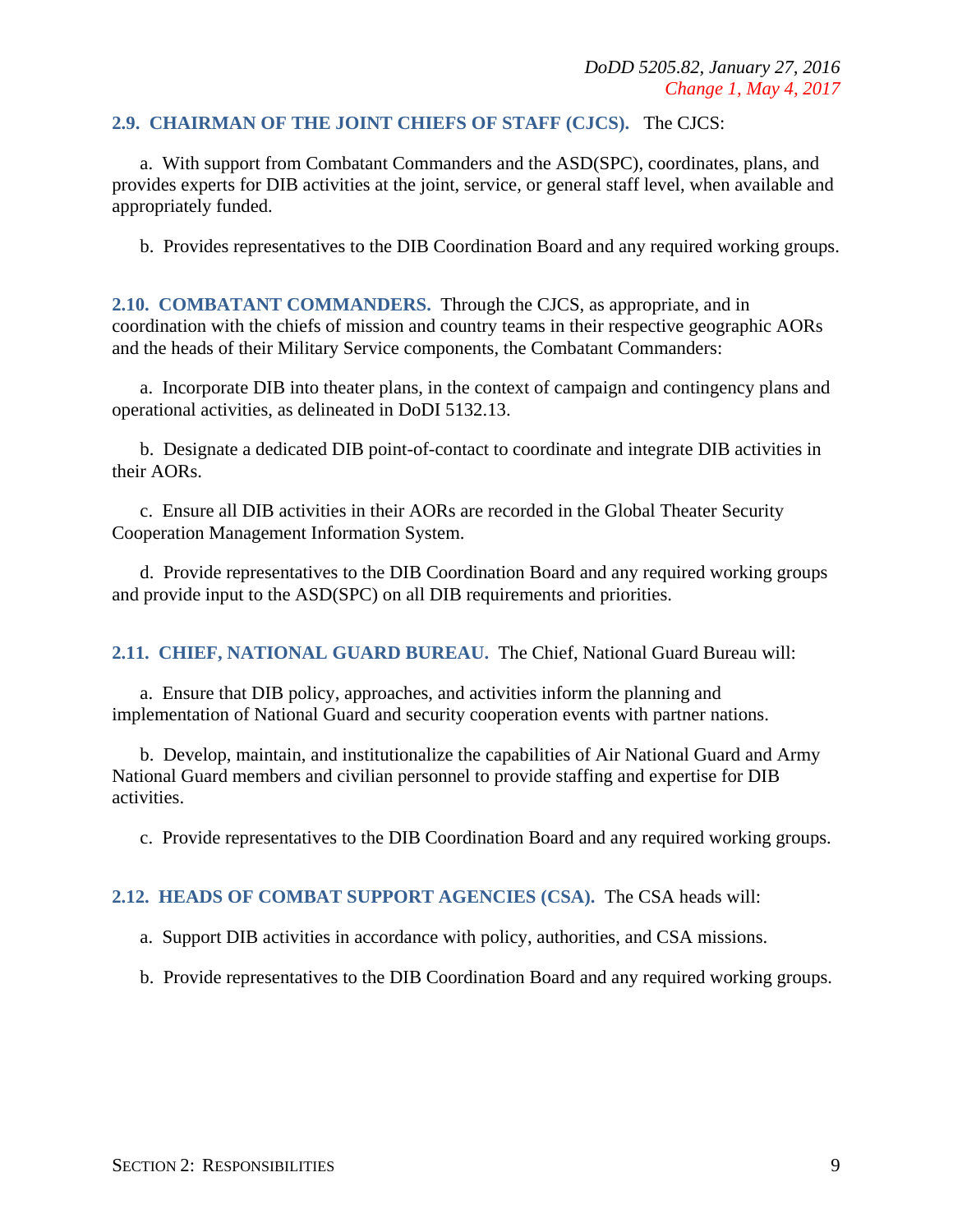## **SECTION 3: AUTHORITIES FOR DIB ACTIVITIES**

<span id="page-9-0"></span>Figure 1 contains a list of some current legal authorities that may appropriately support individual DIB activities.

#### **Figure 1. Legal Authorities to Support Individual DIB Programs**

Asia-Pacific Regional Initiatives, Section 8087 of the DoD Appropriations for FY 2015 Global Security Contingency Fund, Section 1207 of the National Defense Authorization Act (NDAA) for FY 2012 (P.L. 112-81), as amended

Authority to Build the Capacity of Security Forces, 10 U.S.C. 2282

Latin American Cooperation, 10 U.S.C. 1050

African Cooperation, 10 U.S.C. 1050a

Authority for Assignment of Civilian Employees of the Department of Defense as Advisors to Foreign Ministries of Defense and Regional Organizations, Section 1081 of the NDAA for FY 2012 (P.L. 112-81), as amended

Multilateral, Bilateral, or Regional Cooperation Programs: Payment of Personnel Expenses, 10 U.S.C. 1051

Regional Centers for Security Studies, 10 U.S.C. 184

Training of General Purpose Forces of the United States Armed Forces with Military and Other Security Forces of Friendly Foreign Countries, Section 1203 of the NDAA for FY 2014 (P.L. 113-66)

Combatant Commander Initiative Fund, 10 U.S.C. 166a

State Partnership Program, Section 1205 of Public Law 113-66

Developing Country Combined Exercise Program, 10 U.S.C. 2010

Military-to-Military Contacts and Comparable Activities, 10 U.S.C. 168

Cooperative Research and Development Agreements, Section 2350a of Public Law 114-19

Research and Development Projects, Section 2358 of Public Law 114-19

Authority of the President to Enter into Cooperative Projects with Friendly Foreign Countries, 22 U.S.C., 2767, Chapter 39, Subchapter II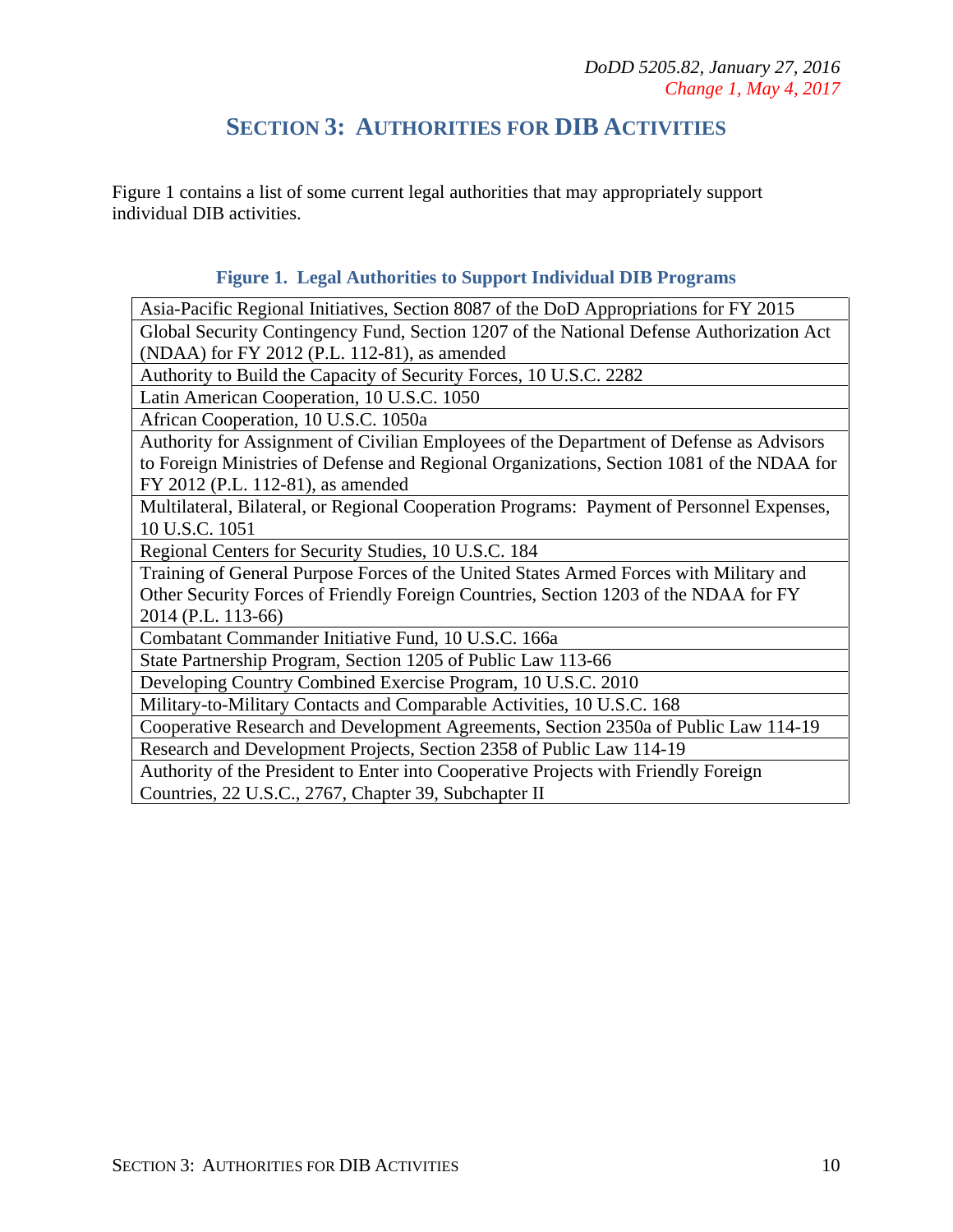## **SECTION 4: DIB COORDINATION BOARD**

- <span id="page-10-1"></span><span id="page-10-0"></span>**4.1. MEMBERSHIP.** The DIB Coordination Board consists of:
	- a. ASD(SPC) (Chair).
	- b. DASD Security Cooperation, from the Office of ASD(SPC) (Executive Secretary).
	- c. Representatives from:
		- (1) Office of the ASD(ISA).
		- (2) Office of the ASD(APSA).
		- (3) DSCA.
		- (4) Office of the USD(AT&L).
		- (5) Office of the USD(I).
		- (6) Military Departments.
		- (7) Defense Agencies.
		- (8) Joint Staff.
		- (9) CCMDs.
		- (10) National Guard Bureau.
		- (11) CSAs.

#### <span id="page-10-2"></span>**4.2. DIB COORDINATION BOARD PROCESS.** The DIB Coordination Board:

a. Oversees implementation of this directive, assesses and promotes initiatives, evaluates ongoing efforts, and shares lessons learned among DoD Components.

b. Clarifies and publishes processes and procedures to identify and address DIB challenges in partner nations and to ensure unity of effort in planning and conducting DIB capacity-building efforts.

c. Coordinates DoD policy on collaboration with donors and providers in the international community that have demonstrated willingness to conduct or participate in defense institution capacity-building activities.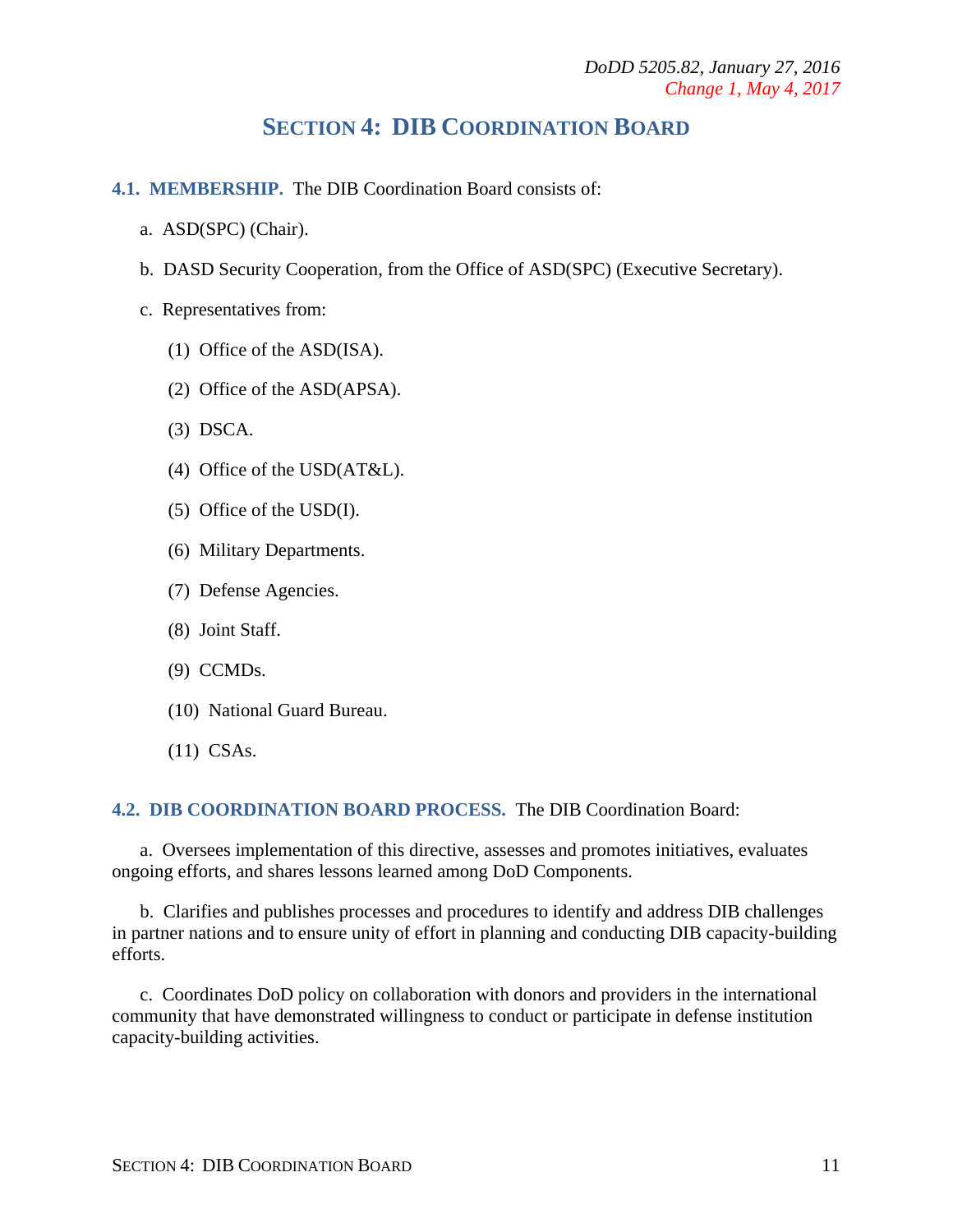d. Considers and provides policy recommendations on DIB aspects of various security challenges regarding systemic security cooperation planning, implementation, and emerging challenges such as stability operations.

e. Considers and provides policy recommendations to ensure maintenance of a sufficiently sized and appropriately trained DIB workforce.

f. Establishes working groups, as appropriate, to support activities specified in Paragraphs 4.2.a.-e.

- (1) The ASD(SPC) will designate a chair for the working groups.
- (2) The working groups will consist of representatives from:
	- (a) Offices of the USD(AT&L), ASD(SPC), ASD(ISA), and ASD(APSA).
	- (b) Military Departments.
	- (c) Defense Agencies, including DSCA.
	- (d) CCMDs.
	- (e) Joint Staff.
	- (f) Office of the USD(I) when intelligence equities are involved.
	- (g) Other DoD Components, as appropriate and depending upon the task.
- g. Adjudicates DIB prioritization and approves annual plan of activities.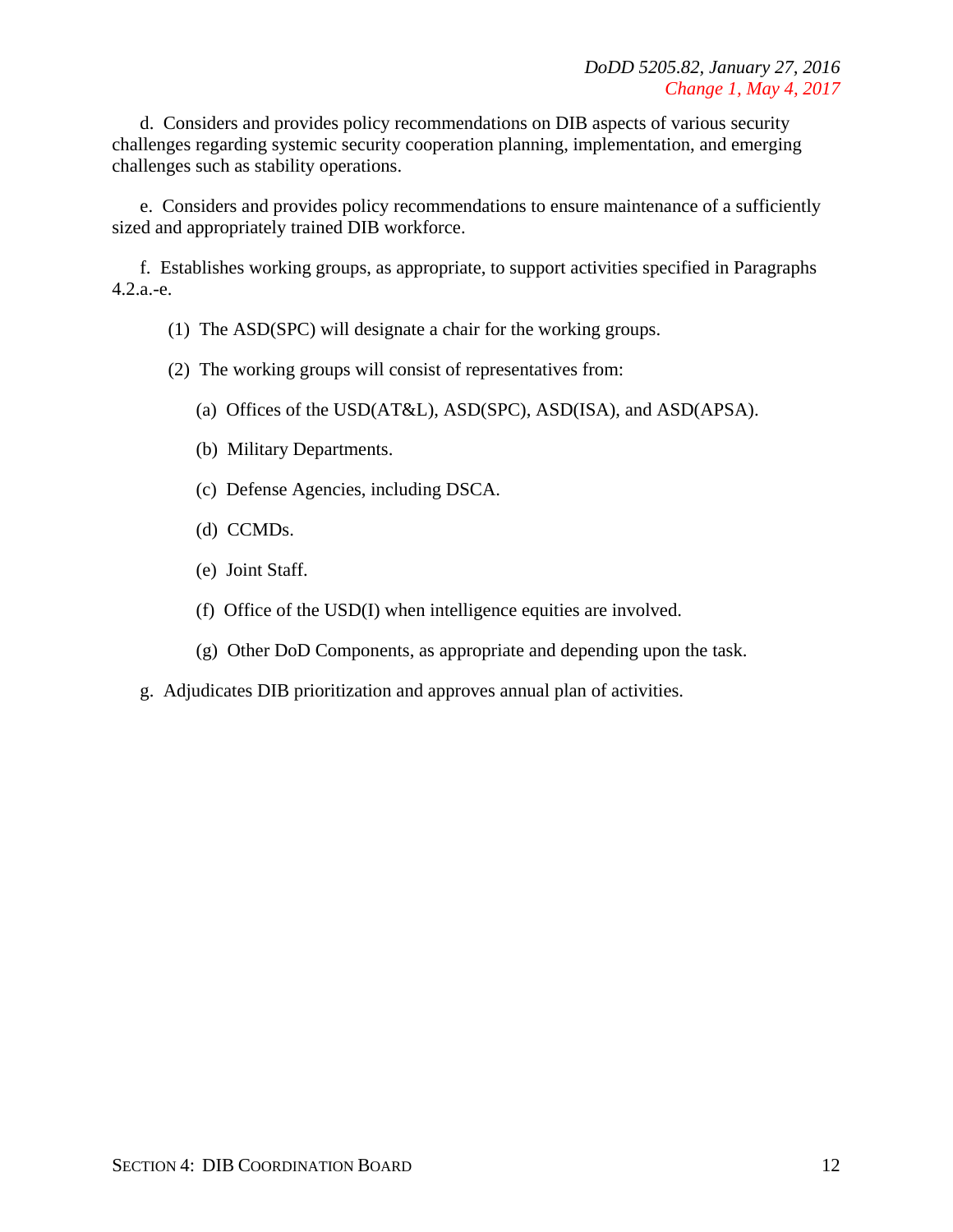## **GLOSSARY**

#### <span id="page-12-1"></span><span id="page-12-0"></span>**G.1. ACRONYMS.**

| <b>AOR</b>  | area of responsibility                                                |  |  |
|-------------|-----------------------------------------------------------------------|--|--|
| ASD(APSA)   | Assistant Secretary of Defense for Asian and Pacific Security Affairs |  |  |
| ASD(ISA)    | Assistant Secretary of Defense for International Security Affairs     |  |  |
| ASD(SPC)    | Assistant Secretary of Defense for Strategy, Plans, and Capabilities  |  |  |
|             |                                                                       |  |  |
| <b>CCMD</b> | <b>Combatant Command</b>                                              |  |  |
| <b>CJCS</b> | Chairman of the Joint Chiefs of Staff                                 |  |  |
| <b>CSA</b>  | <b>Combat Support Agency</b>                                          |  |  |
|             |                                                                       |  |  |
| <b>DIB</b>  | Defense Institution Building                                          |  |  |
| <b>DoDD</b> | DoD directive                                                         |  |  |
| DoDI        | DoD instruction                                                       |  |  |
| <b>DSCA</b> | <b>Defense Security Cooperation Agency</b>                            |  |  |
|             |                                                                       |  |  |
| USD(AT&L)   | Under Secretary of Defense for Acquisition, Technology, and Logistics |  |  |
| USD(I)      | Under Secretary of Defense for Intelligence                           |  |  |
| USD(P)      | Under Secretary of Defense for Policy                                 |  |  |
| $USD(P\&R)$ | Under Secretary of Defense for Personnel and Readiness                |  |  |

<span id="page-12-2"></span>**G.2. DEFINITIONS.** Unless otherwise noted, these terms and their definitions are for the purpose of this issuance.

**Defense institutions.** The people, organizations, rules, norms, values, and behaviors that enable oversight, governance, management, and functioning of the defense enterprise.

**DIB.** Security cooperation activities that empower partner nation defense institutions to establish or re-orient their policies and structures to make their defense sector more transparent, accountable, effective, affordable, and responsive to civilian control. DIB improves defense governance, increases the sustainability of other DoD security cooperation programs, and is carried out in cooperation with partner nations pursuant to appropriate and available legal authority. It is typically conducted at the ministerial, general, joint staff, military service headquarters, and related defense agency level, and when appropriate, with other supporting defense entities.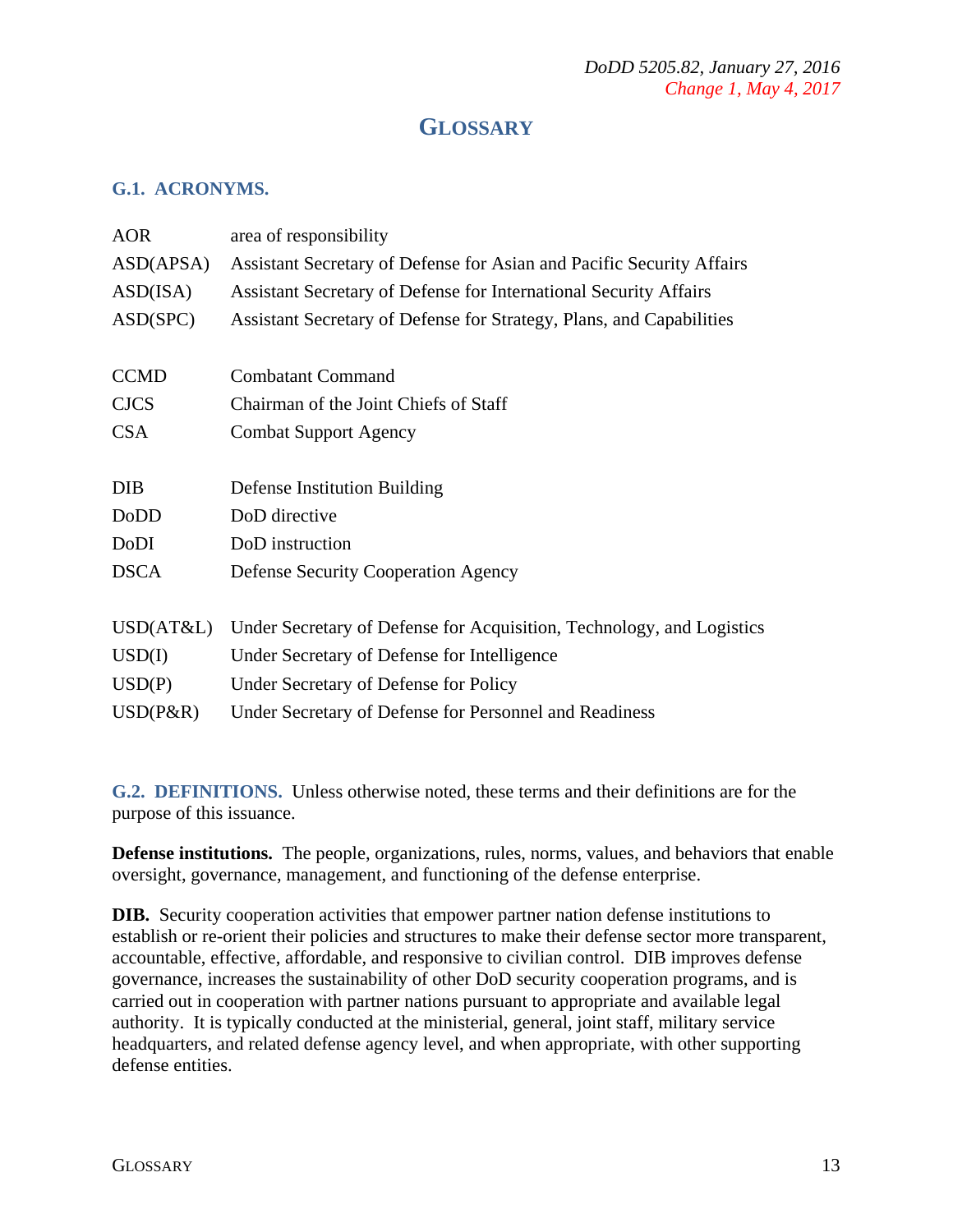**Global Theater Security Cooperation Management Information System.** A secure, internetbased information system providing DoD with a transparent, global view of all security cooperation activities across the enterprise and, ultimately, across the U.S. Government. This capability provides DoD with the tools to examine and assess effectively the ways in which the security cooperation community builds the capacity of, or partners with, foreign security forces by linking resources, plans, and events to national defense and security strategies and objectives.